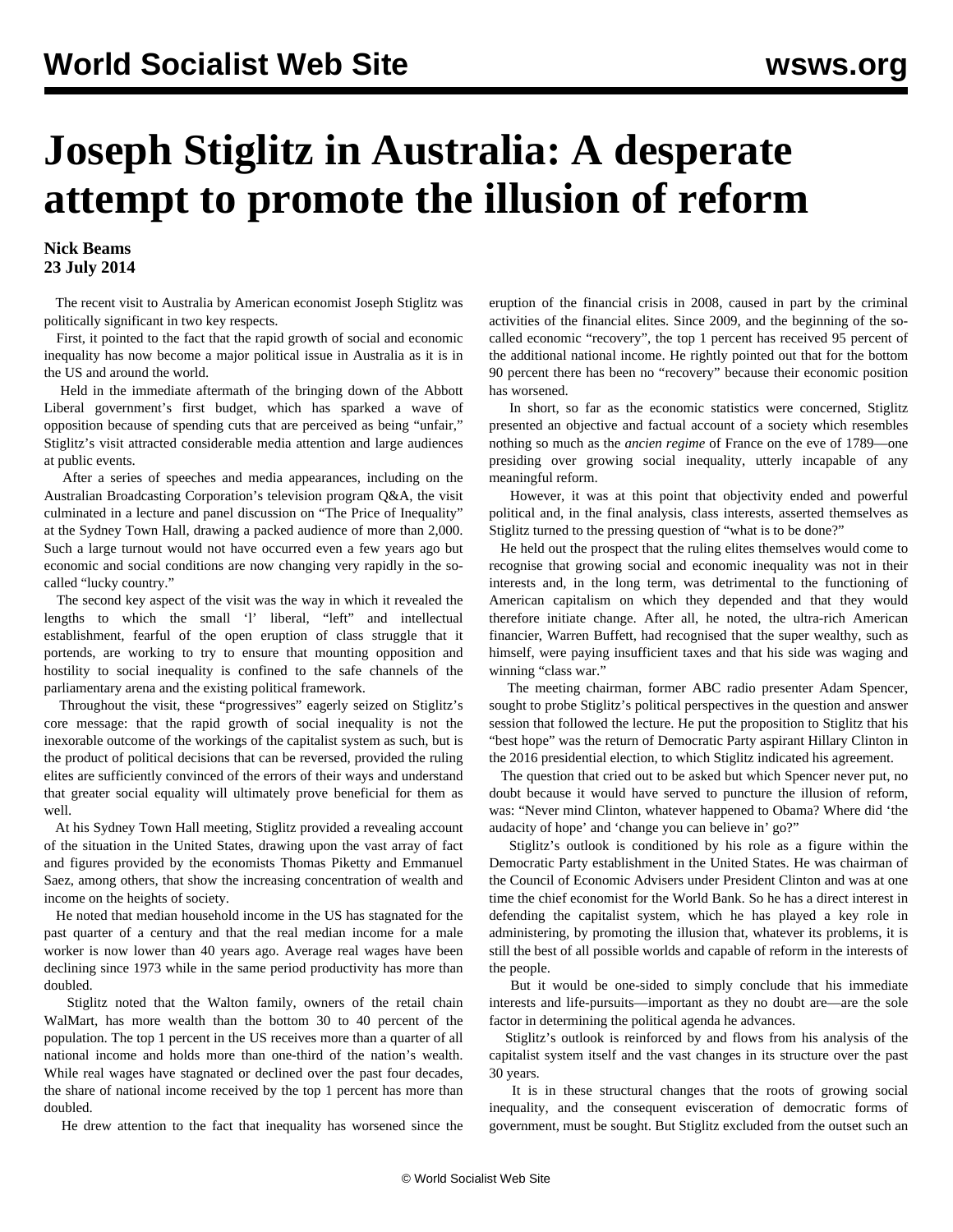examination.

 In his book *The Price of Inequality*, Stiglitz notes that inequality "did not just happen" but was created. "Market forces," he claims, "played a role, but it was not market forces alone." His "simple thesis," as he puts it, is that "even though market forces helped shape the degree of inequality, government policies helped shape those market forces." [p. 35]

 This is no doubt correct … at least as far as it goes. The problem is it does not go far enough and the investigation stops at the point where it really should begin. There is no question that the coming to power of Ronald Reagan—Stiglitz pinpoints his presidency as a turning point in the development of inequality in the US—together with the ascendancy of Margaret Thatcher in Britain played a powerful role in shaping the economic environment in their respective countries and globally.

 However, to simply leave matters there is to subscribe to the theory that history is simply made by powerful and, in this case extreme right-wing, individuals who came to prominence. It completely leaves out any explanation of the underlying processes which created the conditions that enabled them to assume power and of which they were the political expression.

 Such an individualist explanation of the rise of what has been called neoliberal economics completely breaks down when one views the broader global perspective.

 After all, one of the most significant turns to the neo-liberal "free market" agenda in the 1980s took place in New Zealand under the Lange Labour government. It transformed New Zealand from being the poster child of social equality under capitalism to one of the most significant expressions of the new global economic order. Likewise, in Australia the Reagan-Thatcher program was carried out under the Hawke-Keating Labor government of the 1980s and early 1990s.

 Individual capitalist politicians certainly played a significant role in sweeping aside the political economy of the post-war period, which had seen a trend towards greater social equality, and in imposing the new economic paradigm. But they did not play an independent one. In the final analysis, their actions were the outcome of powerful economic forces that found expression in the political superstructure.

 Throughout his presentations, Stiglitz insisted that while economic laws are universal, the growing inequality in the US and especially the amounts seized by the 1 percent are a "distinctly American 'achievement'."

 Therefore, the polarisation of American society is not the result of underlying economic laws. Economic laws are universal and the laws that apply in the US operate in other countries as well. But as other countries have not exemplified the same growth of social inequality as has been experienced in the US, the American experience must be the result of political decisions.

 Consequently, the argument continues, a new political agenda can be adopted in the US to reverse growing social inequality and establish a fairer and more just society, retaining the foundations of capitalist economy, while other countries can make the necessary political decisions not to go down the "American road."

 This last point was the main reason why Stiglitz was lauded by the "leftliberal" milieu in the media, academia and political establishments during his visit. These layers, while noting with growing concern the mounting social inequality in Australia, are desperately trying to prevent the conclusion being drawn that this is a product of the inherent structures of the capitalist economy itself.

 Such analyses, they understand, point to definite political conclusions—above all the necessity for the overthrow of the profit system itself. Organically opposed to such a perspective—the rude intervention of the working class into politics would upset their comfortable lifestyles—Stiglitz's presentations were music to their ears.

 Stiglitz's claim that social inequality is the result of politics not economics and that other countries need not follow America, provided different political decisions are made, would have more chance of taking hold were it not for the fact that ever-widening social inequality is a global phenomenon.

 In all the major advanced capitalist economies the same trend is evident. The significance of the Abbott government's budget did not lie simply in the measures themselves, vicious as they were. It produced a political shock because it brought into the open the growing social inequality that has been developing under previous Labor and Liberal governments over the past three decades.

 Based on the explicit call to "end the age of entitlement," the budget struck a major blow against the long-fostered illusion that Australia, the land of the "fair go", buffered by its resources wealth, was somehow exempt from the social counter-revolution being undertaken in the US and elsewhere.

 Stiglitz's assertion that America does not represent universal trends is further undermined by the situation in all the so-called developing and "emerging market" economies. In Brazil, India and China, to name three of the most prominent, social inequality is rapidly widening. In short, to paraphrase Karl Marx, the accumulation of wealth at one pole, often in fabulous amounts, is everywhere being accompanied by growing poverty and misery at the other.

 Stiglitz continually sought to bolster his case that inequality is the result of political decisions by citing the case of Norway. There a sovereign wealth fund, based on oil resources, had enabled different choices to be made enabling a level of social equality to be retained. Norway, like Australia, was sheltered to some extent from the initial impact of the 2008 crisis because of its resources wealth. But Norwegian "exceptionalism" is no more valid than the Australian version. Sweden, it should be recalled, used to be held up as a prime example of the social welfare state until a major banking crisis in the early 1990s.

 Furthermore, Stiglitz's attempt to base his perspective on some kind of Norwegian "paradise" crumbles in the face of the events of 2011 in which some 77 people, members of the youth organisation of the Labour Party, were massacred in an attack carried out by a right-wing extremist, an action which, like the massacres carried out in the US, points to a deep social malaise.

 Stiglitz's claim that since economic laws apply universally differences between countries must be the outcome of political decisions is fundamentally flawed.

 Contrary to his assertions, economic laws and processes are not some kind of external force. Rather, they operate through and within the political superstructure of any given country. This superstructure is, in turn, the product of the country's historical development. This means that while the economic laws of capitalism are universal, they do not assume an identical form in every country but manifest themselves, to use a phrase of Leon Trotsky, "as an original combination of the basic features of the world process."

 Stiglitz, of course, does not deny the impact of far-reaching changes in the structure of the capitalist economy on the development of social inequality. In his book, he points to one of the most significant transformations of the past 30 years—the emergence of accumulation through the extraction of rent.

 Originally derived from landlordism, rent seeking refers to a situation where, as in the case of the landowner, riches are accumulated not by production and the extraction of surplus value from the labour of workers, but through the appropriation of wealth produced elsewhere in the economy.

 Just as the landlord appropriates income, in the form of rent, which otherwise would be available to the capitalist tenant farmer, so rent seeking in the broader economy involves the monopoly ownership of a particular resource to generate an income. This can be in the form of a patent for a pharmaceutical drug, a software program, various intellectual